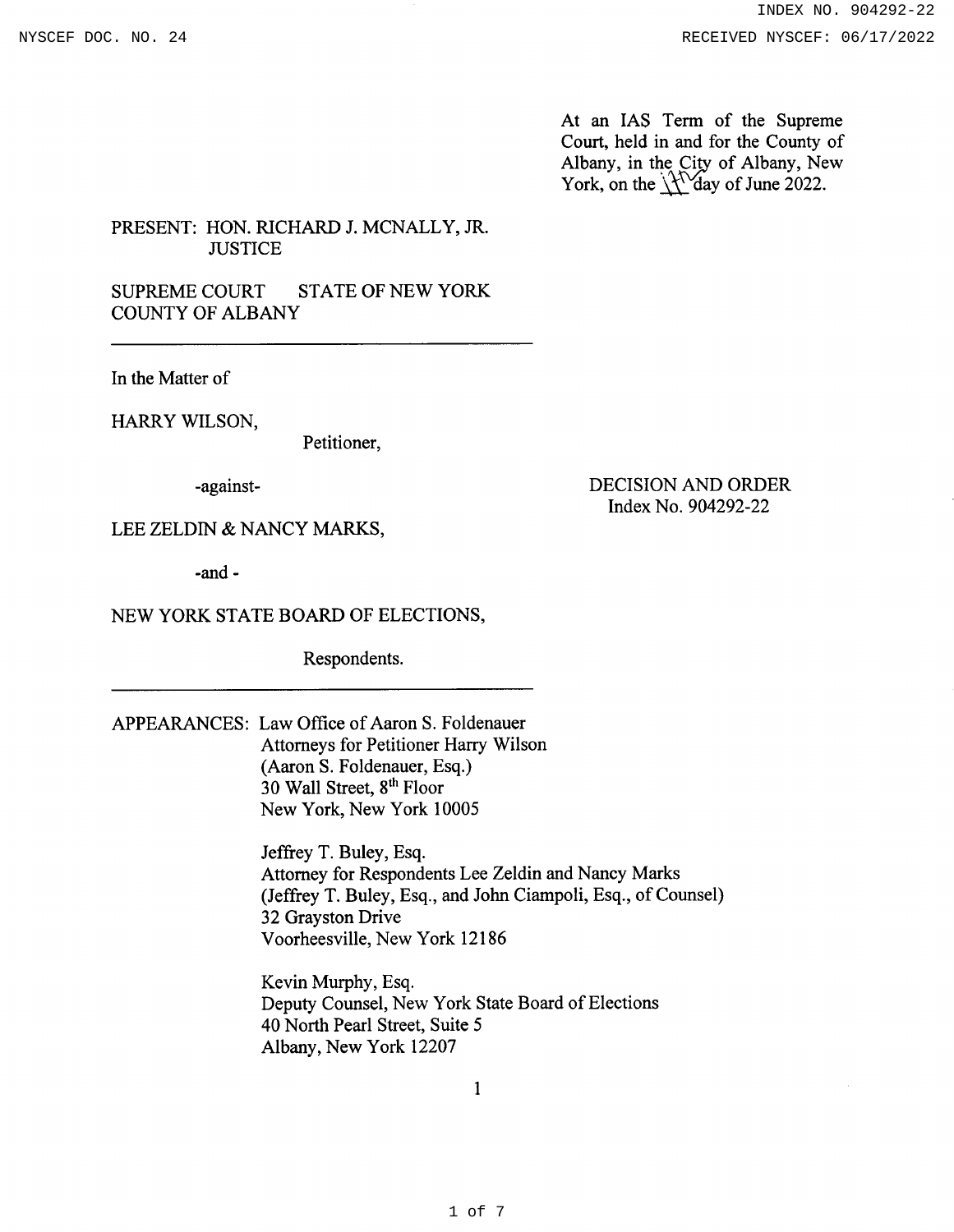## MCNALLY, J.

This matter came before this Court by order to show cause signed on June 10,2022. The matter was returnable on June 16,2022. On the return date, this Court heard oral argument on the verified petition and motion to dismiss frled by respondents, Lee Zeldin and Nancy Marks. This Court denied petitioner's request for a preliminary injunction enjoining respondents from "making [any further] expenditures in advance of the Primary Election where the underlying funds were contributed to only a General Election contribution limit." The Court reserved decision on respondents' motion to dismiss. The motion argues this court should not reach the merits of the verified petition as it is procedurally flawed and should be dismissed. For the reasons stated below the verified petition must be dismissed.

In this matter, petitioner, Harry Wilson, is a registered voter in the State of New York and registered member of the Republican Party. Petitioner formed a campaign committee to run for Govemor of the State of New York. Petitioner is not the endorsed Republican candidate but has gained access to the ballot through the petitioning process. Respondent,Lee Zeldin, is endorsed by the Republican Party as its candidate for governor of the State of New York. The primary election to determine which republican candidate will move ahead to the general election is slated to be held on June 28,2022. Early voting starts on Saturday, June 18,2022.

Petitioner alleges that: (1) the multi-candidate committee "Zeldin Esposito 2022" has unlawfully transferred \$721,578.92 to the "Zeldin for New York" campaign committee, (2) Zeldin's federal campaign committee "Zeldin for Congress" unlawfully transferred "455,000.00" to "Zeldin for New York," and (3) that "Zeldin Esposito 2022" unlawfully accepted contributions from Stephen Wynn and Andrea Wynn who each donated \$74,558.00, which

2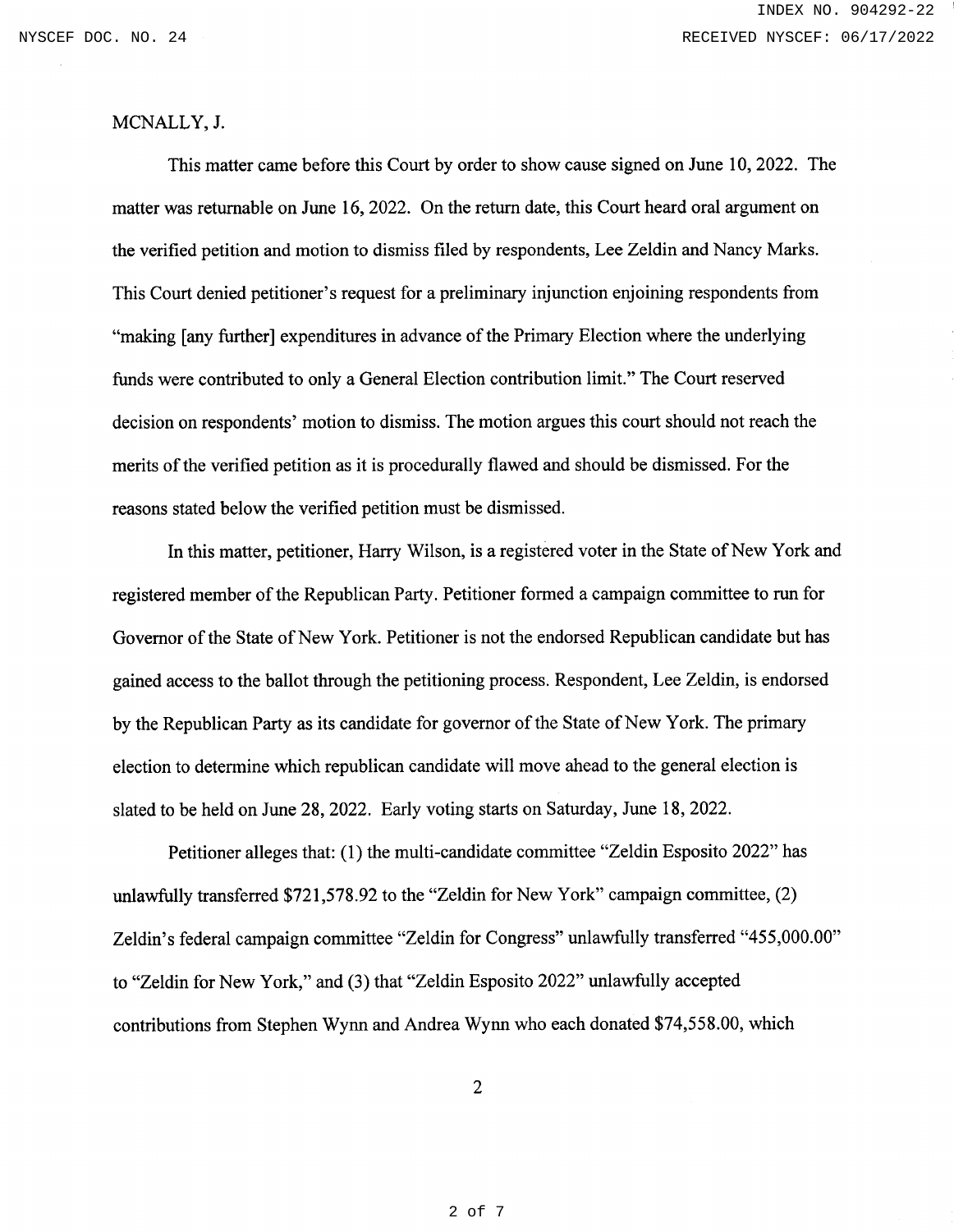petitioner claims exceeds the limit an individual can donate to a political campaign.

Petitioner further alleges that respondents' violations of campaign law will unduly influence the outcome of the primary election. Petitioner implores this Court to act as there is no pre-election mechanism that exists to correct "the impact of illegal spending" and that the Enforcement Counsel at the New York State Board of Elections ('NYS BOE") can only provide a remedy after the fact. This Court notes that petitioner filed a formal complaint with the Chief Enforcement Counsel, Division of Election Law Enforcement, NYS BOE, dated June 13, 2022.

Aside from the request for a preliminary injunction, petitioner seeks a declaratory judgment pursuant to CPLR 3001. CPLR 3001 provides that "[t]he supreme court may render a declaratory judgment having the effect of a final judgment as to the rights and other legal relations of the parties to a justiciable controversy whether or not further relief is or could be claimed." The general purpose of the declaratory judgment is often described as "to serve some practical end in quieting or stabilizing an uncertain or disputed jural relation either as to present or prospective obligations" (Walsh v Andron, 33 NY2d 503, 507 [1974] [internal quotation marks and citation omitted]).

Respondents' motion to dismiss seeks dismissal on the following procedural grounds: (l) petitioner failed to join necessary parties, and (2) petitioner failed to obtain a bond or undertaking as required by Election Law  $\S$  16-114. In addition, respondents' motion contends the verified petition fails to state a cause of action.

First, it is well settled that dismissal of a pleading for failure to join a necessary party should be granted only as a "last resort" (see Saratoga County Chamber of Commerce, Inc. v Pataki, 100 NY2d 801, 821 [2003], cert denied 540 U.S. 1017 [2003]; Communications Corp. v

)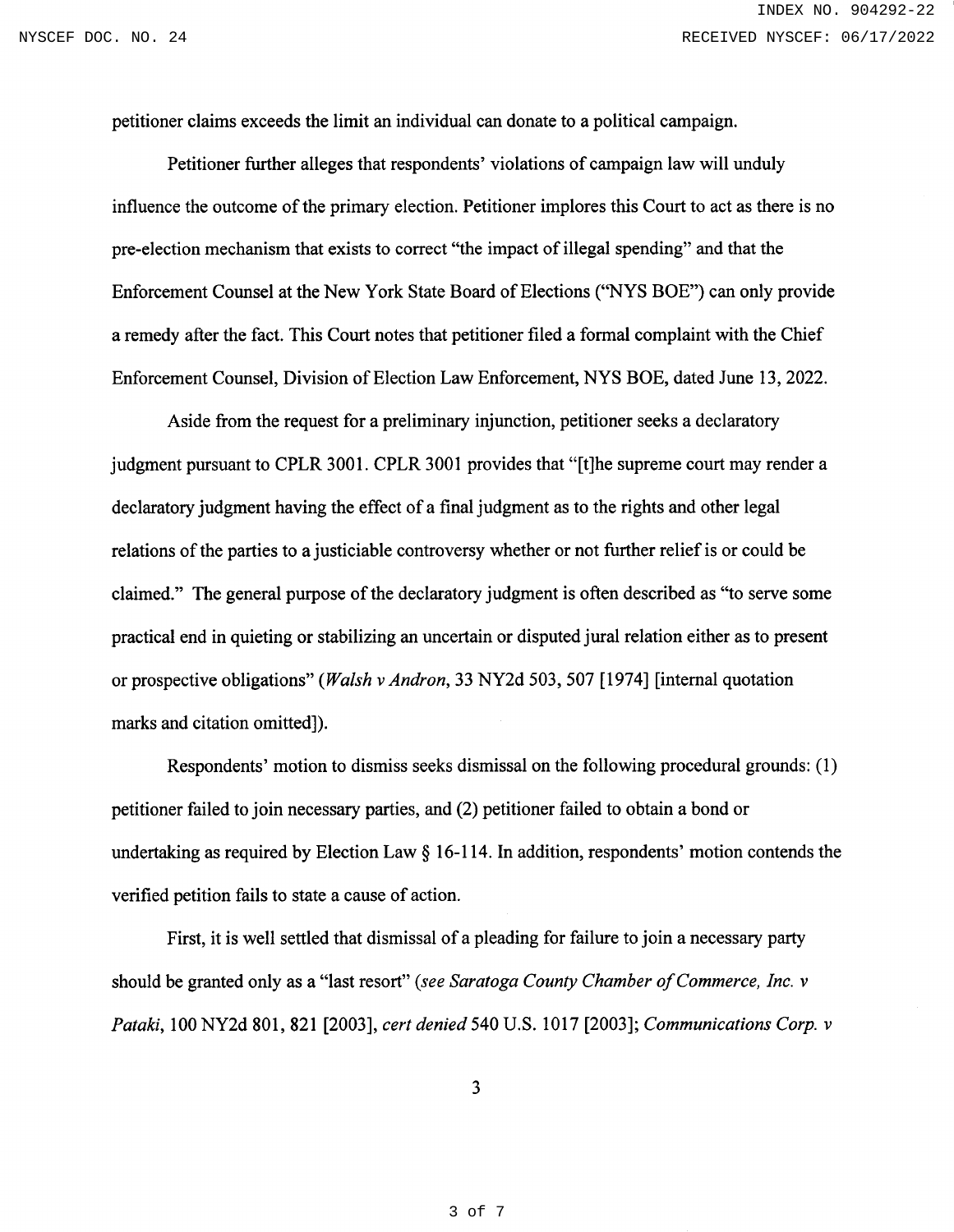SafeNet, Inc., 45 AD3d 1, 11 [1st Dept 2007]). When the issue is raised, the court must first determine whether the missing party is a necessary party under CPLR 1001 (a) (see Joanne S. v Carey, 115 AD2d 4, 7 [1st Dept 1986]). Next, the court must determine whether the party can be joined, and if that is not possible, whether non-joinder should be excused under CPLR l00l (b). If the court determines that the missing party is necessary and that joinder of that party is not excusable, the action must be dismissed for failure to join an indispensable party.

Here, respondents argue that the political committees petitioner claims engaged in the unlawful transfers of campaign funds, namely "Zeldin Esposito 2022," "Zeldin for Congress," and"Zeldin for New York," should have been named as respondents and their absence requires dismissal of the verified petition. This Court disagrees. Petitioner has named and served respondent Nancy Marks, who is the treasurer for all three political committees. As such, this Court finds that naming the officer of the entity is suffrcient and there are no missing parties that are necessary to be joined (CPLR 110 [a]). Ms. Marks is represented by counsel who has advocated a position on behalf of the political committees (i.e., the transfers called into question by petitioner are legal and comply with Election Law  $\S$  14-100 [10]) for which she is the chief officer.

Second, respondents contend petitioner failed to obtain or file an undertaking in conjunction with initiating the instant proceeding, which is fatal to his case and requires dismissal. Respondents cite Election Law \$ 16-114, which states:

> In every proceeding instituted under this section, except <sup>a</sup> proceeding to compel the filing of a statement by a candidate for nomination to a public office at a primary election or for election thereto, or by the treasurer of a political committee, who has failed to file any statement, the petitioner or petitioners, upon the institution of the proceeding shall file with the county clerk an

> > 4

4 of 7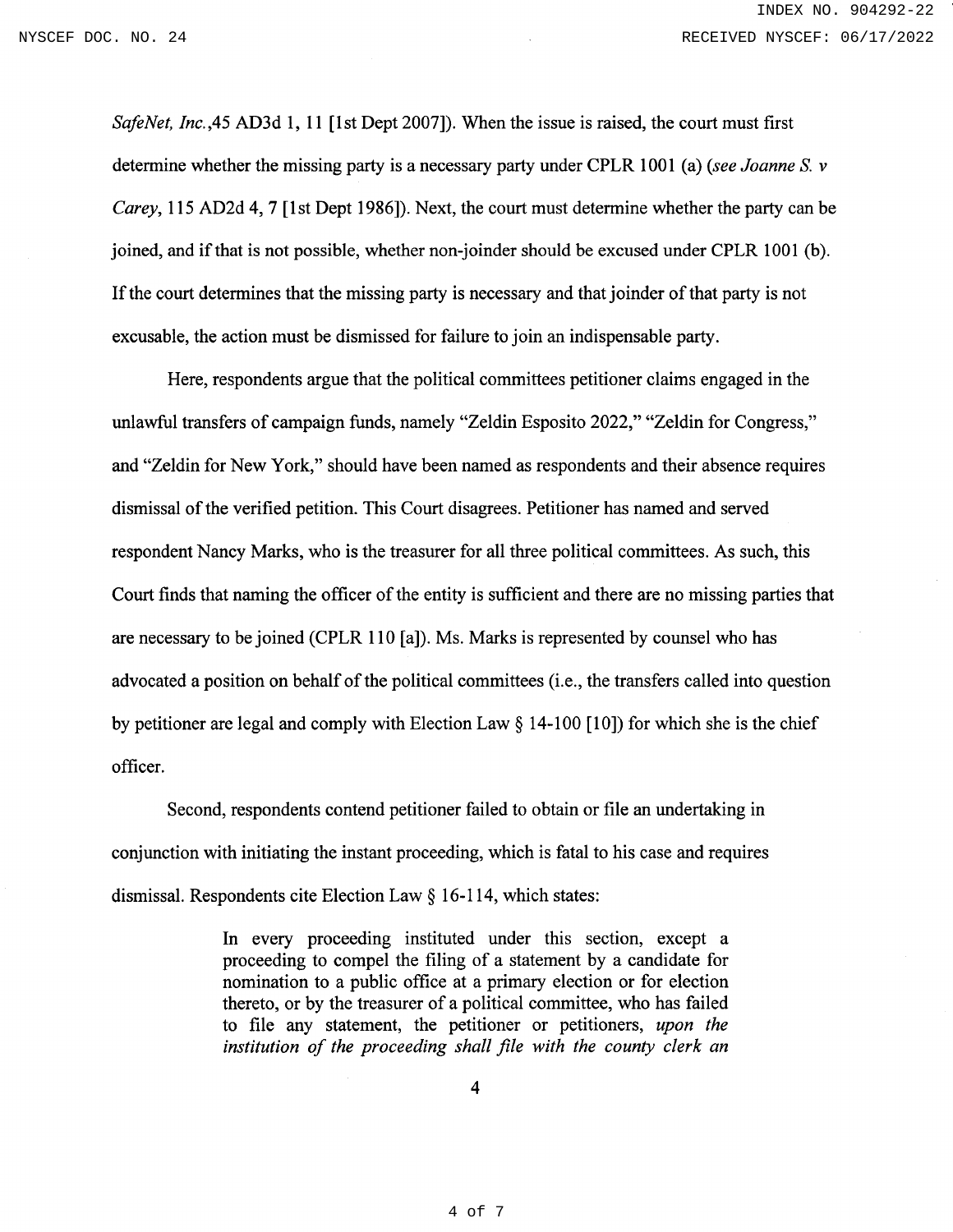undertaking in a sum to be determined and with sureties to be approved by a justice of the supreme court conditioned to pay any costs imposed against him or them; provided, however, that no such undertaking shall be required in a proceeding instituted by the state or other board of elections" (Elections Law 16-114 [4]) (emphasis added).

Here, given early voting in the primary election begins imminently, and having already decided Zeldin cannot be enjoined from making further expenditures of campaign funds in the primary election, this Court waives the requirement that petitioner file an undertaking (Election Law § 16-114 [4]; Matter of Avella v Batt, 33 AD3d 77, 81 [3d Dept 2006]). The Court will not dismiss the petition on this basis.

In addition to the procedural grounds for dismissal, respondents motion contends the verified petition otherwise fails to state a cause of action. When addressing such a motion, the court must accept the facts alleged therein as true and give plaintiff the benefit of every possible favorable inference (Hurrell-Harring v State of New York, 15 NY3d 8, 20 [2010]; Leon v Martinez, 84 NY2d 83, 87-88 [1994]; Lazic v Currier, 69 AD3d 1213, 1213-1214 [3d Dept 2010]). With respect to, "a pre-answer motion to dismiss a declaratory judgment action, the only issue presented for consideration is whether a cause of action for declaratory relief is set forth, not ... whether the plaintiff is entitled to a favorable declaration" (Matter of Dashnaw v Town of Peru, 111 AD3d 1222, 1225 [3d Dept 2013]).

In the verified petition, petitioner claims that information provided by the NYS BOE website provides for separate campaign spending limits for primary elections and the general election. Respondents argue that if this interpretation were correct, it would limit transfers between campaign committees for the same candidate in a single campaign cycle and would not permit candidates to access monies raised in past campaigns for use in future campaigns.

5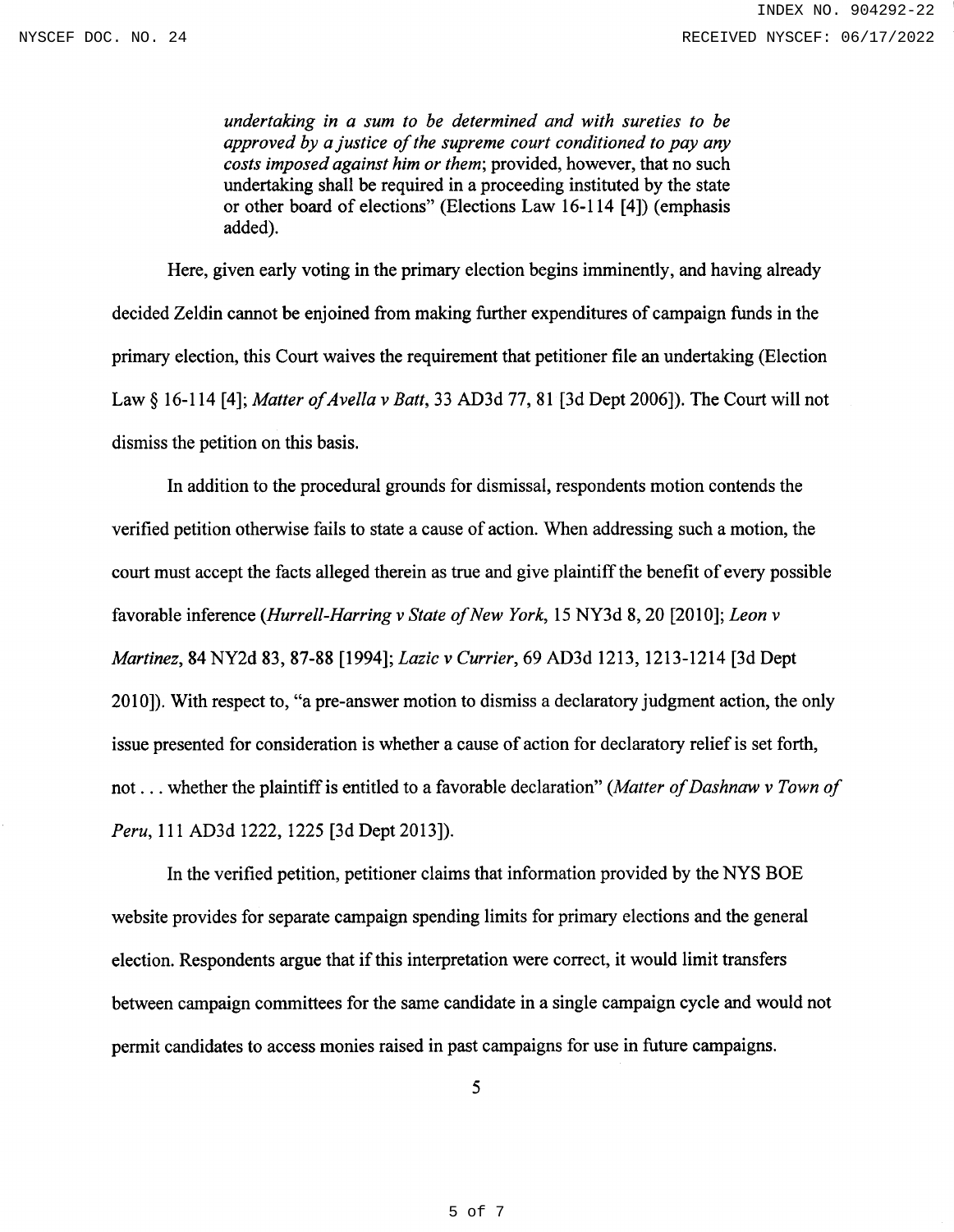$\overline{1}$ 

Petitioner asserts that when a candidate receives a maximum contribution from an individual donor (\$60, 824.00) that the NYS BOE imposes a construct whereby "a campaign is permitted to spend only the first "\$13,724" during the primary, with the remaining funds (\$47,100) "to be used by the campaign for the General Election." This Court would note that petitioner is self-funding his campaign for New York State Govemor, and thus would not be subject to such spending limitations. In support of his argument that respondent Zeldin has utilized monies during the primary election in excess of, what he argues, are spending limitations imposed by NYS BOE, petitioner has failed to provide any statutory authority or case law on point. This Court agrees with respondents, that no such spending limitation exist. As such, respondents' motion to dismiss is granted, as petitioner has failed to set forth a sufficient cause of action for declaratory relief. The cause of action alleged by petitioner is not justiciable as it has no basis in law or fact.

Finally, although petitioner implores this Court to act as there is no pre-election mechanism that exists to correct, what petitioner claims, are campaign finance violations committed by respondents, a court's ability to intervene in election matters is circumscribed by the powers expressly granted by statute (see Matter of Korman v New York State Bd. of Elections, 137 AD3d 1474, 1475 [3d Dept 2016]). When no such power exists, it would be improvident for a court to act or otherwise it could be used as pawn in the politics of a given election.

This Court has considered all remaining arguments and contentions and find them to be without merit.

Accordingly, it is

6

6 of 7